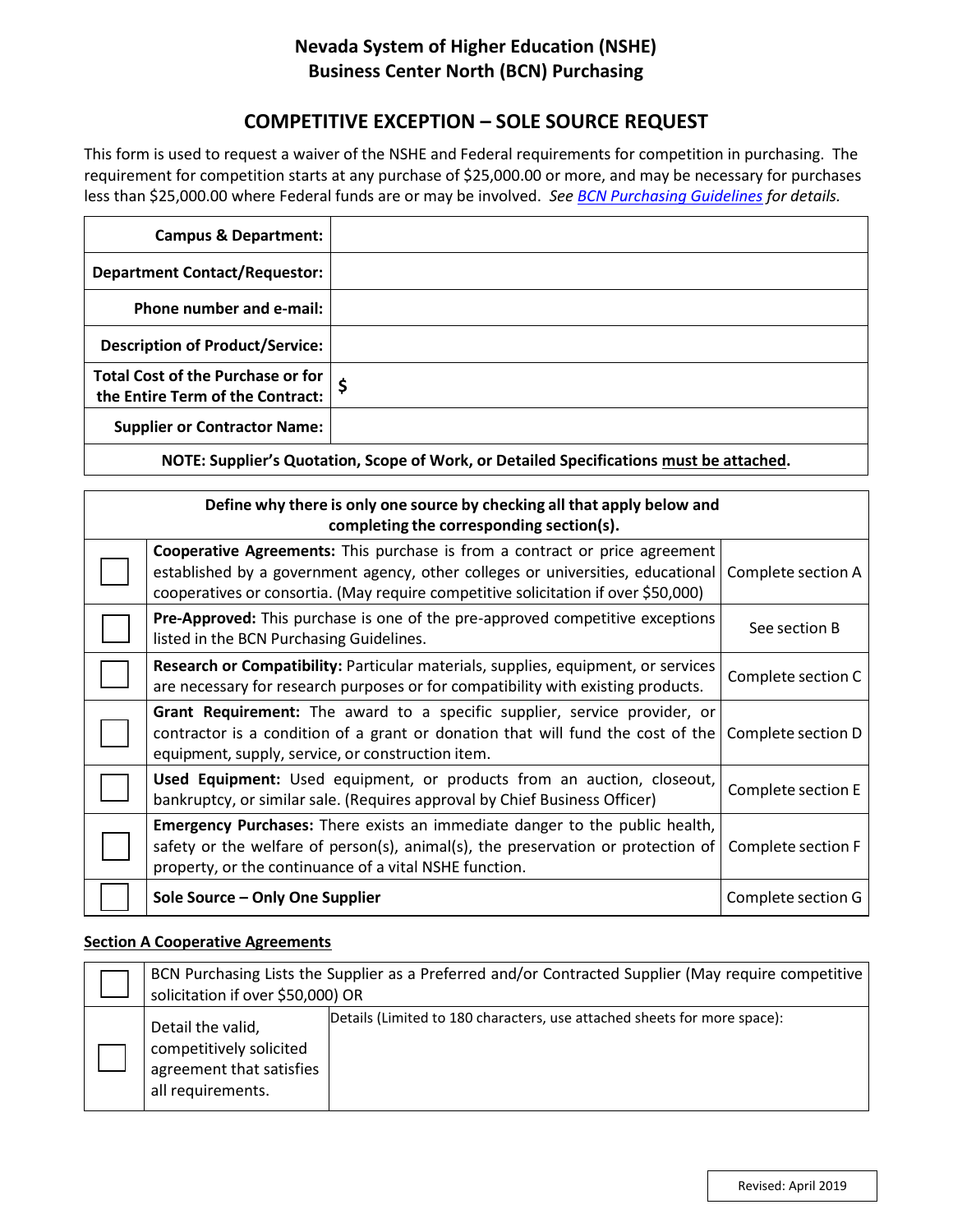**Section B Pre-Approved** – The product or service is one that BCN Purchasing has approved as being exempt from competitive solicitation. (See [BCN Purchasing Website\)](https://bcnpurchasing.nevada.edu/)

Details for the non-competitive product or service. (Limited to 100 characters, use attached sheets for more space):

#### **Section C Research or Compatibility**

Details of the previously purchased product(s) that must be matched for consistency of research, clinical trials, or compatibility (Include PO number, etc. Limited to 150 characters, use attached sheets for more space):

**Section D Grant Requirement** – If the product/supplier is specifically named in the grant, provide a copy of the section of the grant naming the requested product/supplier.

Details of the grant that specifies a certain supplier. (Limited to 150 characters, use attached sheets for more space):

#### **Section E Used Equipment**

Details of the sale or auction (Limited to 150 characters, use attached sheets for more space):

### **Section F Emergency**

Details of the emergency and who was notified and when (Limited to 150 characters, use attached sheets for more space):

**Section G Sole Source** – Why is the manufacturer or supplier uniquely qualified to provide the required item or service? Why must this item or service be purchased only from the proposed supplier? Why is a competitor's product not satisfactory? Explain the need for unique specifications and why the unique specifications are critical to the intended use. Identify the unique features, characteristics, or specifications that serves as justification for sole source. Note: Checking with other possible suppliers oneself is not justification; nor is lack of awareness of other suppliers. Patents alone are not sufficient justification for waiving the bid process.

Answers to above questions and other needed details (Limited to 250 characters, use attached sheets for more space):